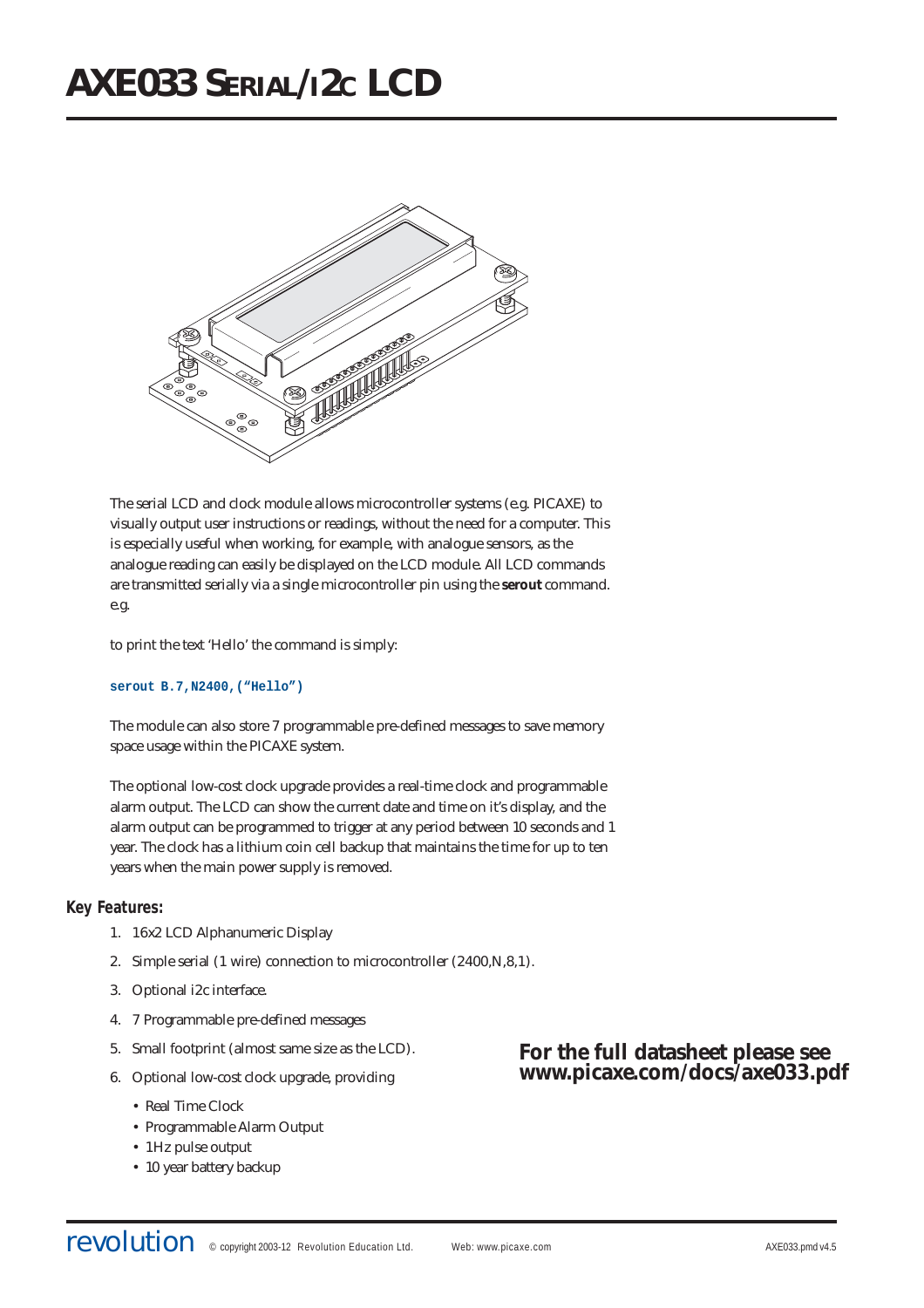# **Which Mode? (serial or i2c)**

Most users will use the module in the default serial mode.

The only main reason to use it in i2c mode is if you wish to read the time/data from the DS1307 clock upgrade directly into the PICAXE chip.

In all othe cases the serial mode should be used.

In i2c mode the LCD module acts as a 'dumb' i2c slave device. The clock and alarm functions are not available - all clock and alarm functions must be carried out by the PICAXE part itself.

See Section 1 for construction and assembly details. A jumper link (J1) is required for i2c mode.

See Section 2 on pages 6-7 for i2c connection details and samples. Further information about i2c protocol and interfacing can be found in the 'i2c Tutorial' help file. It is assumed that the user has already read this help file.

See Section 3 on pages 8-15 for serial connection details and samples.

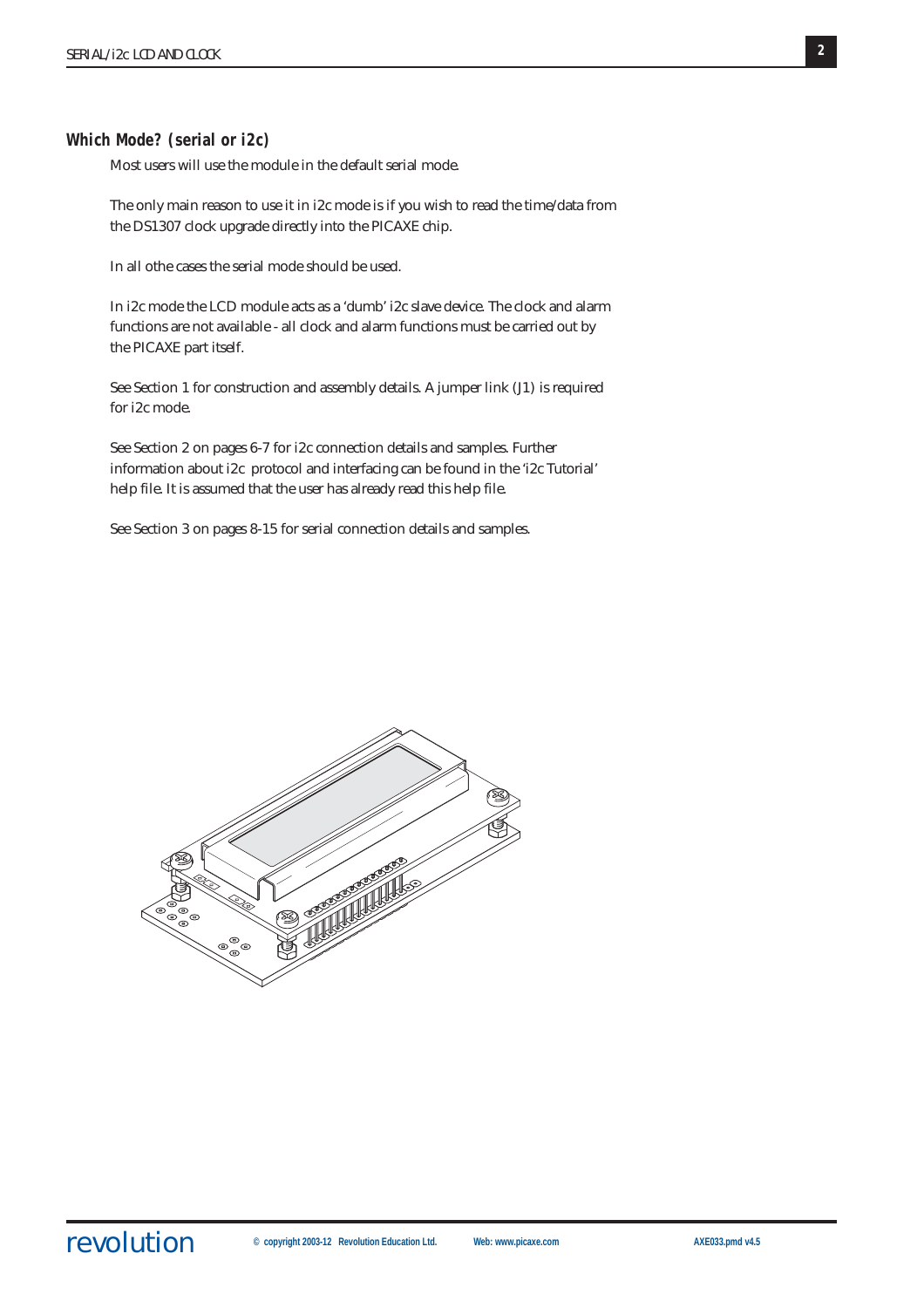# **Section 1 - Construction and Kit Contents**

- pre-populated PCB
- 16x2 alphanumeric display (brand may vary)
- bag of 4 support posts and 3x 10 pin headers
- 5R6 and 0 ohm resistors *(backlit LCD display AXE033B only)*

The LCD is supplied loose so that it can be either fitted directly to the board, or connected via a longer ribbon cable connection if desired. The following instructions explain how to fit the LCD directly to the board (track side) and presume the user is confident at soldering.

# **Connecting the LCD**

1. Snap one header into a 4 and 6 way section.

#### **AXE033 (LCD) or AXE033Y (OLED)**

Place the short end of the 4 way section, with another 10 way header, through the holes labelled 1-14 on the pcb (from the track side of the PCB, so that the top of the short end shows on the component side). Note the extra holes marked A and K and resistor RB are only used on LCDs with LED backlights (the LCD in the kit does not have a backlight and so these connections are not required).

#### **AXE033B (LCD with backlight)**

Place the short end of the 6 way section, with another 10 way header, through the holes labelled 1-16 (or 1-14,A,K) on the pcb (from the track side of the PCB, so that the top of the short end shows on the component side).

Solder a resistor in the position RB. The value of the resistor depends on the power supply - for 4.5V use the zero ohm (single black band) resistor, for 5V use the 5.6 ohm resistor.

- 2. Carefully solder each header pin (on the component side of the pcb). Check each joint carefully for shorts between pins.
- 3. Solder a wire link in position J2 (power) if a 4.5V battery pack is to be used. This is not required for a 5V or 6V supply.
- 4. Solder a wire link in position J1 (mode) if the LCD is to be used in i2c mode. No link is required for the default serial mode.
- 5. Click the four support posts onto the PCB. They are designed to be a tight fit!
- 6. Carefully click the LCD over the header pins and onto the support posts;.
- 7. Solder the LCD to the pin headers.
- 8. Snap the 6 pin header into a 2 and 4 way section. Solder the two way section to the CLK contacts on the board.
- 9. Connect a power supply to the main connection header (red wire to V+, black wire to 0V). The LCD should display a time message **when the two CLK contacts are shorted** (e.g. with the jumper provided in the kit) and once **the contrast is adjusted** (via the variable resistor marked 'contrast'). If the LCD does not display a message check the power, contrast and the 14 connector pins carefully. (Note that if the optional clock upgrade chip is not fitted, the time will always show as 00/00/00 00:00)

See page 8 for a sample PICAXE serial test program.



Note that the LCD is fitted above the TRACK side of the PCB. Ensure no solder bridges between pins on the header.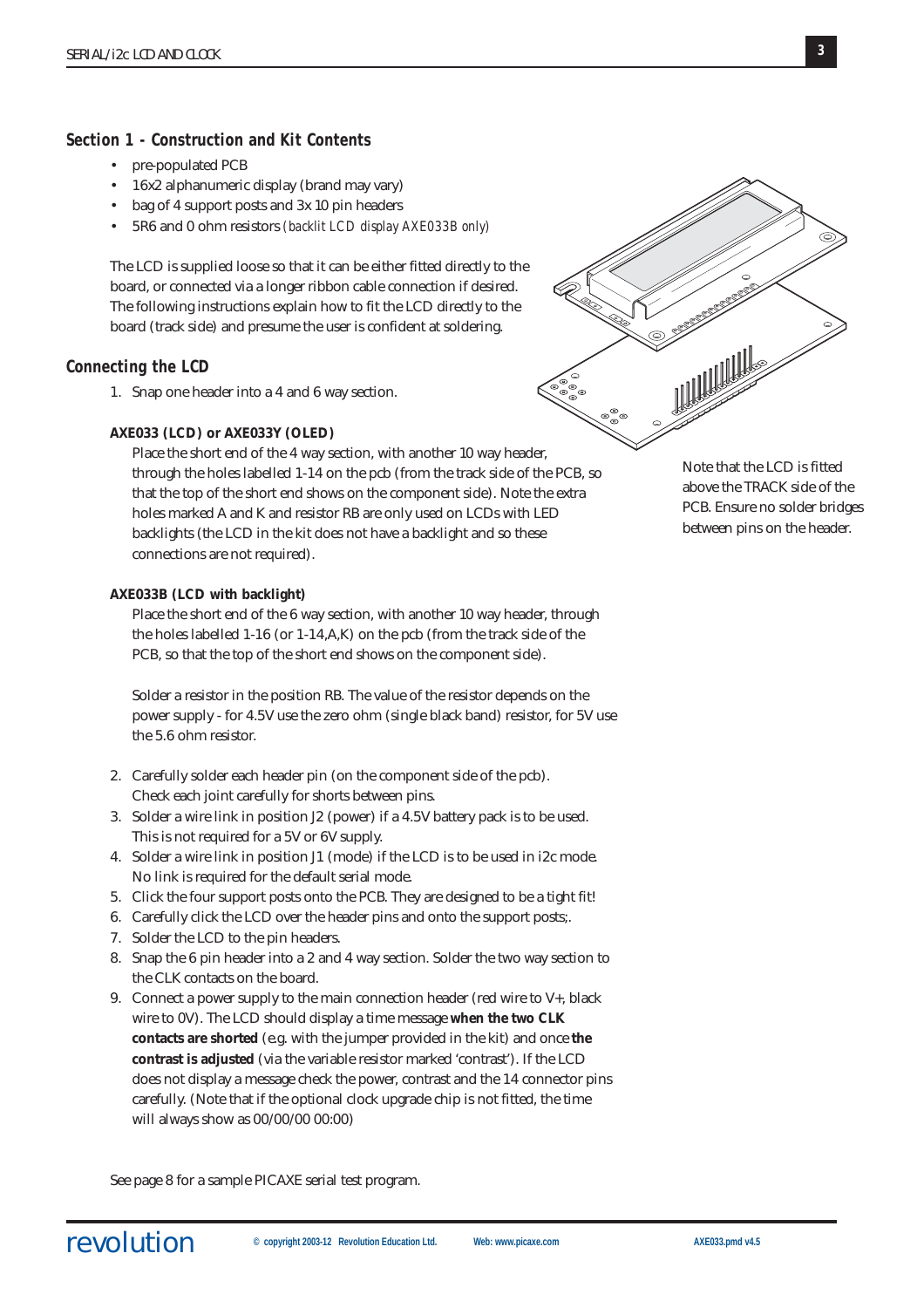# **Installing the Optional Clock Update**



# **Required:**

- CR2032 lithium coin cell
- DS1307 Clock IC

#### **Instructions:**

- 1. Place the DS1307 into the 8 pin socket, ensuring pin 1 is facing the lithium cell holder.
- 2. Place the CR2032 lithium coin cell in the holder, ensuring the positive (+) side is facing up.

### **Notes:**

Note that the lithium coin cell keeps the DS1307 clock operating when the main power supply is not connected. This ensures accurate time is kept by the module. The coin cell **does not** power the LCD or the pulse output. The coin cell will last approximately 10 years.

Note that the clock and alarms (and pulse output) will not operate correctly until the initial time is programmed into the module (see the 'Programming Time into the Module' section below).

# **Users in USA**

Please note that the date convention used in the module is the UK date format dd/mm/yy.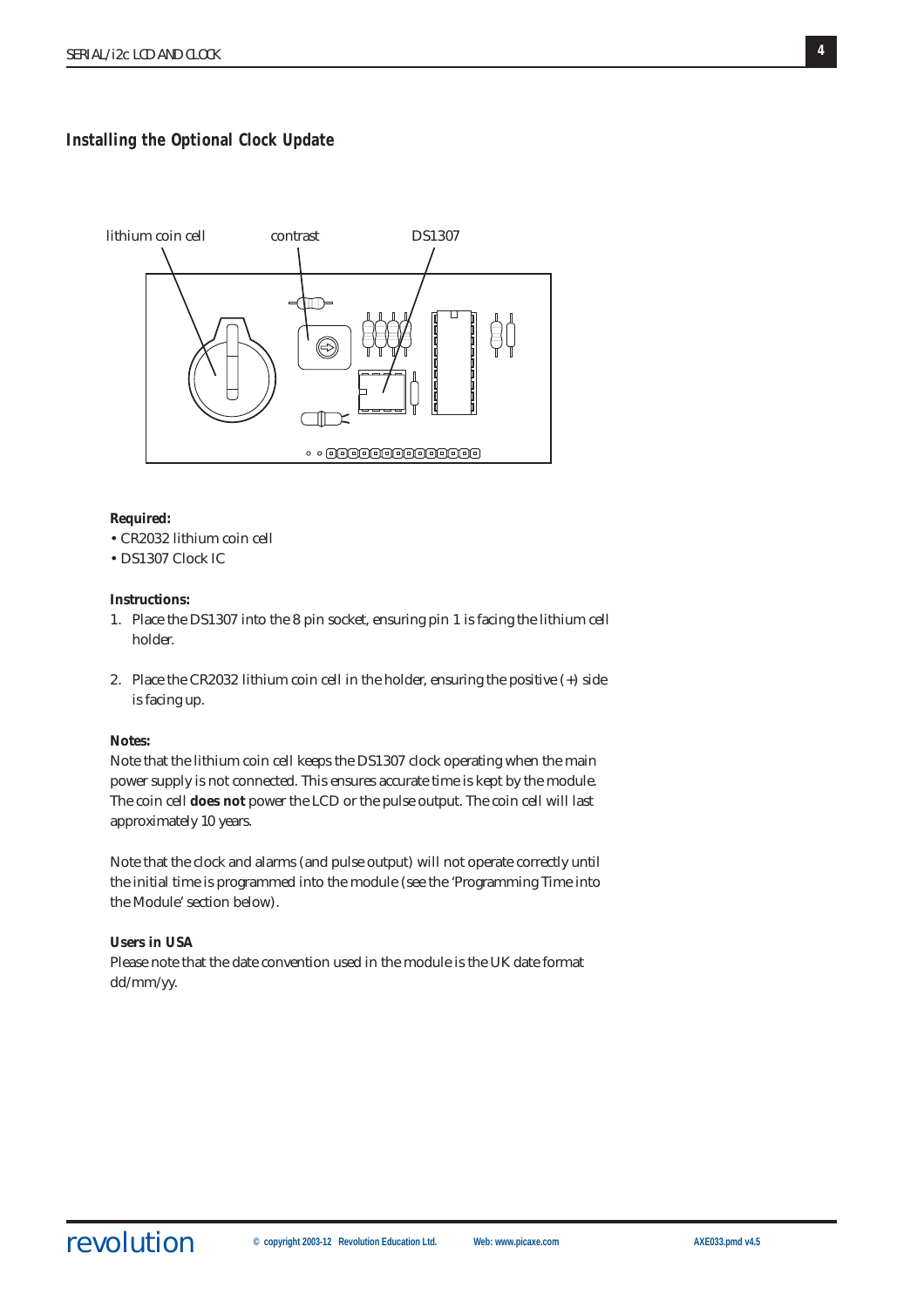# **Input / Output / Power Connections**



#### **Main Header (V+,0V)**

The main header provides connection for the power supply (5-6V DC on V+). If you wish to use 4.5V solder a wire link in position J2 (power). This shorts out the voltage protection diode D1, as this diode causes a 0.7V voltage drop, which can make the screen very dim at this lower 4.5V voltage.

Main header (IN) These is the serial input (IN).

Main header (SDA and SCL)

These are the i2c mode connections. They must only be used when a wire link has been soldered in position J1 to put the module into i2c mode (see section 2).

### **Main header (OUT)**

The alarm output triggers (goes high for 5 seconds) whenever a clock alarm occurs. The alarm output can sink or source 20mA.

#### **Pulse Output (PLS)**

The pulse output outputs a square wave of 1Hz (1 pulse per second) when the optional DS1307 clock IC is fitted. A 330R resistor is included on the board to allow a low current LED to be soldered directly to this connection to provide a flashing 'second' indicator. The pulse output can sink or source 20mA. The pulse output will not operate until the clock upgrade is fitted and the correct time is programmed into the unit.

#### **Clock Jumper (CLK)**

When the clock jumper is fitted the module goes into clock mode. During this mode instructions cannot be sent via the serial connection, as the unit is acting as a standalone 'alarm clock'. User defined message 1 is constantly shown on the top line of the LCD and the time is constantly shown on the bottom line of the LCD (when the module is powered). The pulse output and alarm output operate as normal.

#### **LCD Backlight (LCD)** *- Only used with backlit kit AXE033B*

When a backlight is fitted the LCD connection allows power to be applied to the backlight. The backlight requires 4.5V at 300mA. Connect 0V to the outer (-) hole and V+ to the inner (+) hole. This connection is separate from the main power supply to allow the backlight to be switched on and off by an external cicruit (e.g. a PICAXE output pin interfaced via a transistor). *Note resistor RB MUST also be fitted to the PCB.*

#### **Resonator Tuning (RST)**

The resonator tuning pin allows the internal resonator to be calibrated for use with various PICAXE chips when in serial mode. See appendix a, resonator tuning, for more details.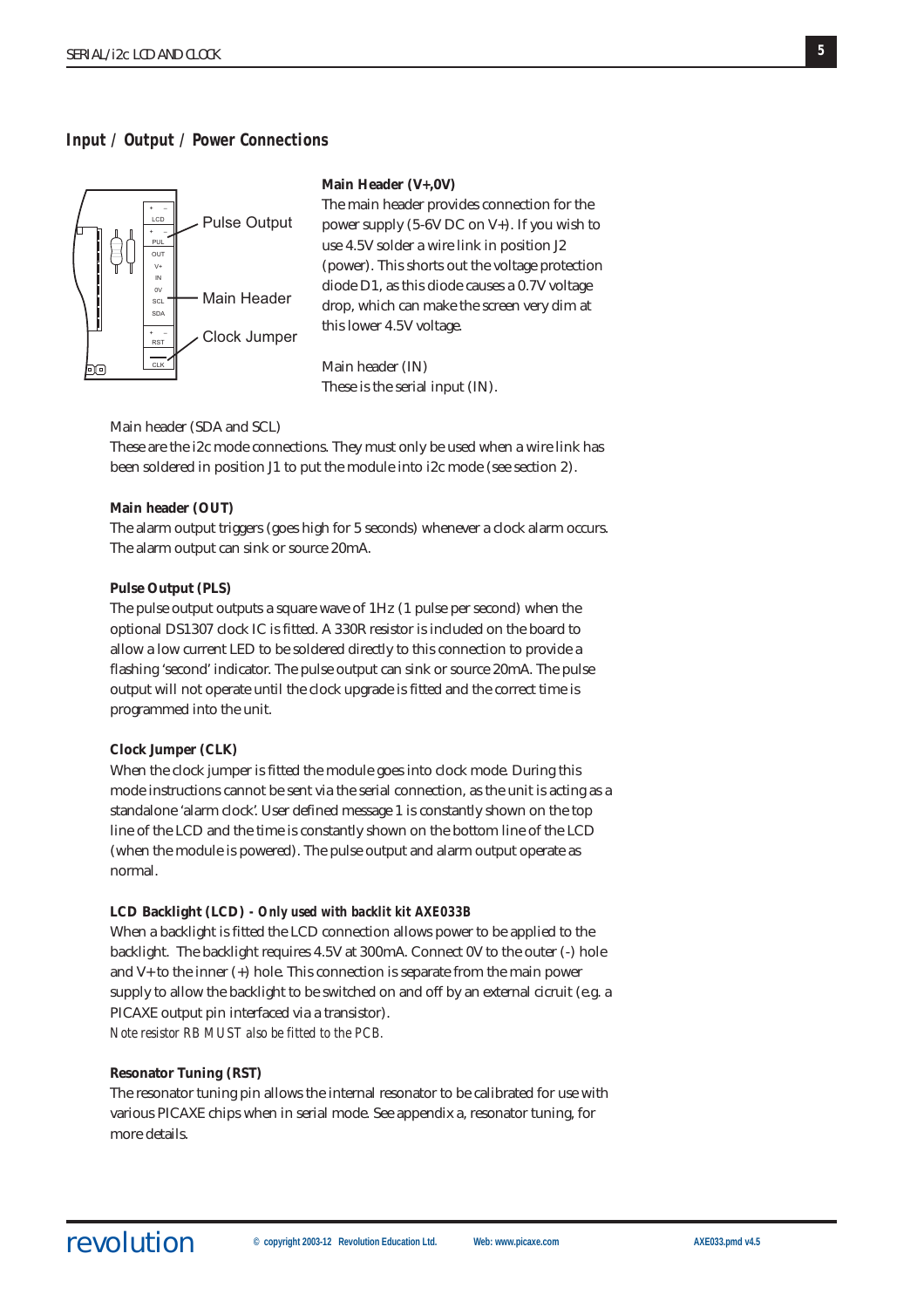# **Section 2) Connecting the Module to a PICAXE Microcontroller (i2c mode)**

The following diagram shows how to connect the LCD module to the PICAXE X i2c system. %



Note that the 4k7 resistors pull up resistors are pre-soldered onto the AXE033 LCD module. Therefore additional external resistors are not required.

#### **i2c programming details**

The i2c communication protocol used with the LCD module is the same as popular eeprom's such as the 24C04. The SPE030 family code is \$C6, operates at slow speed (i2cslow) and has a single byte (i2cbyte) address size. Therefeore the PICAXE i2c setup command (required before hi2cin or hi2cout is used) is hi2csetup i2cmaster, \$C6, i2cslow, i2cbyte

```
init: pause 500 ' wait for display to initialise
     hi2csetup i2cmaster,$C6,i2cslow,i2cbyte
                              ' set up i2c master for LCD
main: hi2cout 0,(254,128,255) ' move to start of first line
     pause 10 ' wait for LCD to process data
     hi2cout 0,("Hello!123",255) ' output text
     end
```
The display is write only in i2c mode. Do not use the readi2c command at slave address \$C6, as may cause unreliable behaviour which will require the module to be reset. Note that a 10ms delay (pause 10) should be placed between consequative writei2c commands to allow time for the data to be processed.

The LCD can display characters and can also accept certain control commands (e.g. clear display or move cursor to new position). Note that the LCD module takes approx half a second to initialise and so any data sent during this period will be lost. It is advisable to put a 'pause 500' command at the start of any program to ensure no data is lost when the system is powered up.

Characters are normal symbols that can be displayed on the LCD screen. See Appendix 1 for a table of the common ASCII characters.

All LCD data is written to the write buffer at address 0. This buffer stores the data, and then prints the data on the LCD screen at the current cursor position when the special byte '255' is received. The buffer has a maximum size of 20 characters. Each write must terminate with the number 255, as this tells the module to start writing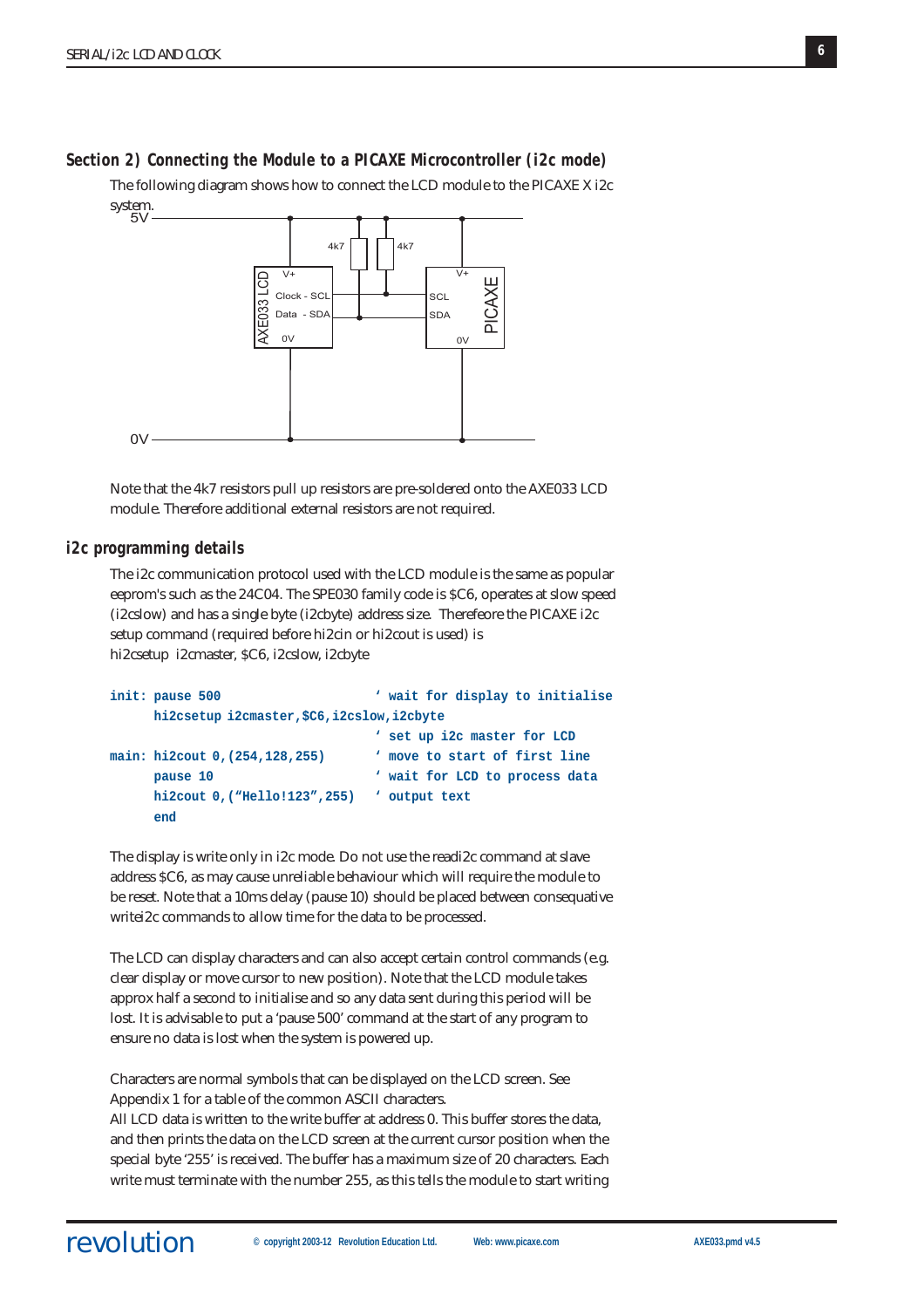the buffered characters to the LCD display itself. Allow 10ms for this processing. **Control Commands (254)** All LCD commands (move cursor etc) are preceeded by the number 254.

The most common control commands are

| Clear Display (must be followed by 'pause 30')    |
|---------------------------------------------------|
| <b>Hide Display</b>                               |
| <b>Restore Display</b>                            |
| Turn on Cursor                                    |
| Move Cursor Left                                  |
| Move Cursor Right                                 |
| Move to line 1, position 1                        |
| Move to line 1, position x (where $y = 128 + x$ ) |
| Move to line 2, position 1                        |
| Move to line 2, position x (where $y = 192 + x$ ) |
|                                                   |

#### **Using the Optional Clock Upgrade in i2c mode**

When the clock upgrade is used the PICAXE must read the data directly from the DS1307 chip and then issue LCD write commands to display the data on the screen. The LCD module has no internal 'intelligent' clock routines when in i2c mode, as only the PICAXE can access the data (the LCD module is a slave, not master, device). Remember that when reading/sending the data to both LCD and DS1307 it is necessary to **keep re-issuing** the appropriate i2cslave command for each part.

# **Setting the Time / Date**

To set the correct time after the circuit is first powered up, the current time must be written to the DS1307 registers. The following example PICAXE program will setup the time to 11:59:00 on Thursday 25/12/03.This is carried out by loading the registers in order from address 00 upwards i.e. seconds then minutes then hours etc.

> **hi2csetup i2cmaster, %11010000, i2cslow, i2cbyte i2cout 0, (\$00, \$59, \$11, \$03, \$25, \$12, \$03, \$10) end**

# **Reading the Time / Date**

To read the current time you can use the following program to load variables within the PICAXE with the various register values from the DS1307. This example program acts as an alarm clock, checking the time every 30 seconds. If the time is exactly 07:00 then a buzzer, connected to output 7, will sound for 20 seconds. **hi2csetup i2cmaster,%11010000, i2cslow, i2cbyte**

```
' set slave details
main:
    pause 30000 ' wait 30 sec
    hi2cin 0, (b0, b1, b2) ' read sec, min, hour
    if b2 <> $07 then main ' if hour not 7 loop
    if b1 <> $00 then main ' if min not 00 loop
    high 7 \qquad ' switch on buzzer
    pause 20000 ' wait 20 sec
    low 7 ' switch off buzzer
    pause 60000 ' wait 60 sec
    goto main ' loop
```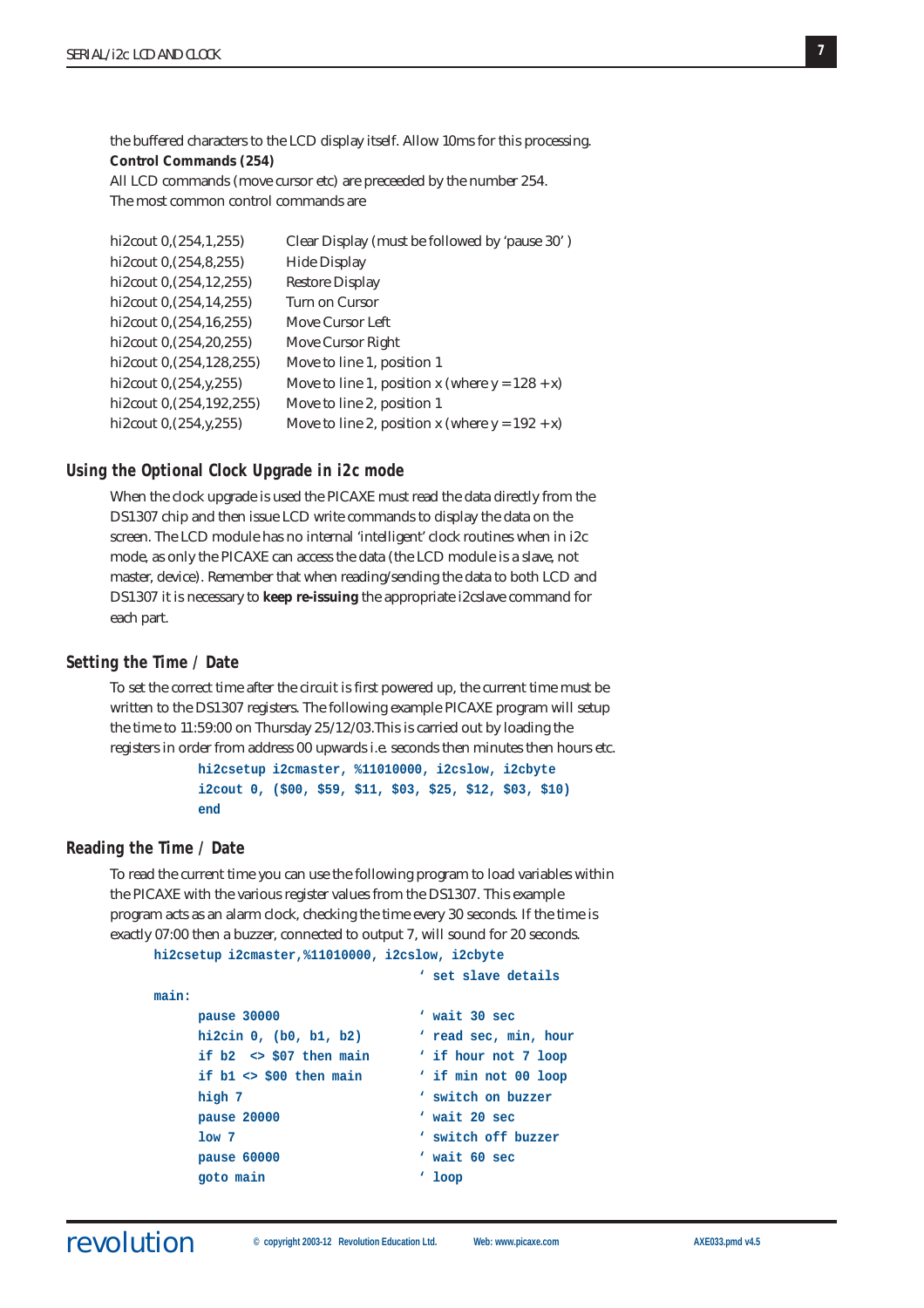# **Section 3 - Connecting the LCD to a PICAXE Microcontroller (serial mode)**

The following diagram shows how to connect the Serial LCD module to the PICAXE system. Output 7 is used to send signals to the LCD, and input 0 is used for the alarm signal from the clock alarm.



Note: The connections must be made **directly** to the PICAXE output pins (not via the darlington driver buffered outputs found on the PICAXE starter pack project boards)

# **PICAXE Test program**

```
init: pause 500 ' wait for display to initialise
main: serout B.7,N2400,(254,128) ' move to start of first line
     serout B.7,N2400,("Hello!123") ' output text
     end
```
Note the use of N2400 (not T2400) within PICAXE programs. Note the Serial LCD does not buffer bytes received, and so a small delay between bytes (to update the display) is required on non-PICAXE systems. This delay is applied automatically by the PICAXE system.

If the characters do not all appear as expected (e.g. as non standard symbols), see the 'Resonator Tuning' section of the datasheet.

# **Displaying Messages**

The LCD can display characters, messages and the time, and can also accept certain control commands (e.g. clear display or move cursor to new position). Note that the serial LCD module takes approx half a second to initialise and so any data sent during this period will be lost. It is advisable to put a 'pause 500' command at the start of any program to ensure no data is lost when the system is powered up.

#### **Characters**

Characters are normal symbols that can be displayed on the LCD screen. See Appendix 2 for a table of the common ASCII characters. Note that 0-7 are special characters that actually print out the time and predefined messages. The numbers 253 and 254 are used to indicate a write memory or control command sequence follows.

| $\theta$  | Time                                                      |
|-----------|-----------------------------------------------------------|
| $1 - 7$   | <b>Predefined Messages</b>                                |
| $8 - 128$ | <b>ASCII Characters (see Appendix 1)</b>                  |
| 129-252   | Miscellaneous Characters (may vary dependant on LCD type) |
| 253       | Special Command - Write Memory                            |
| 254       | Special Command – Command Character                       |
| 255       | Reserved for future use                                   |
|           |                                                           |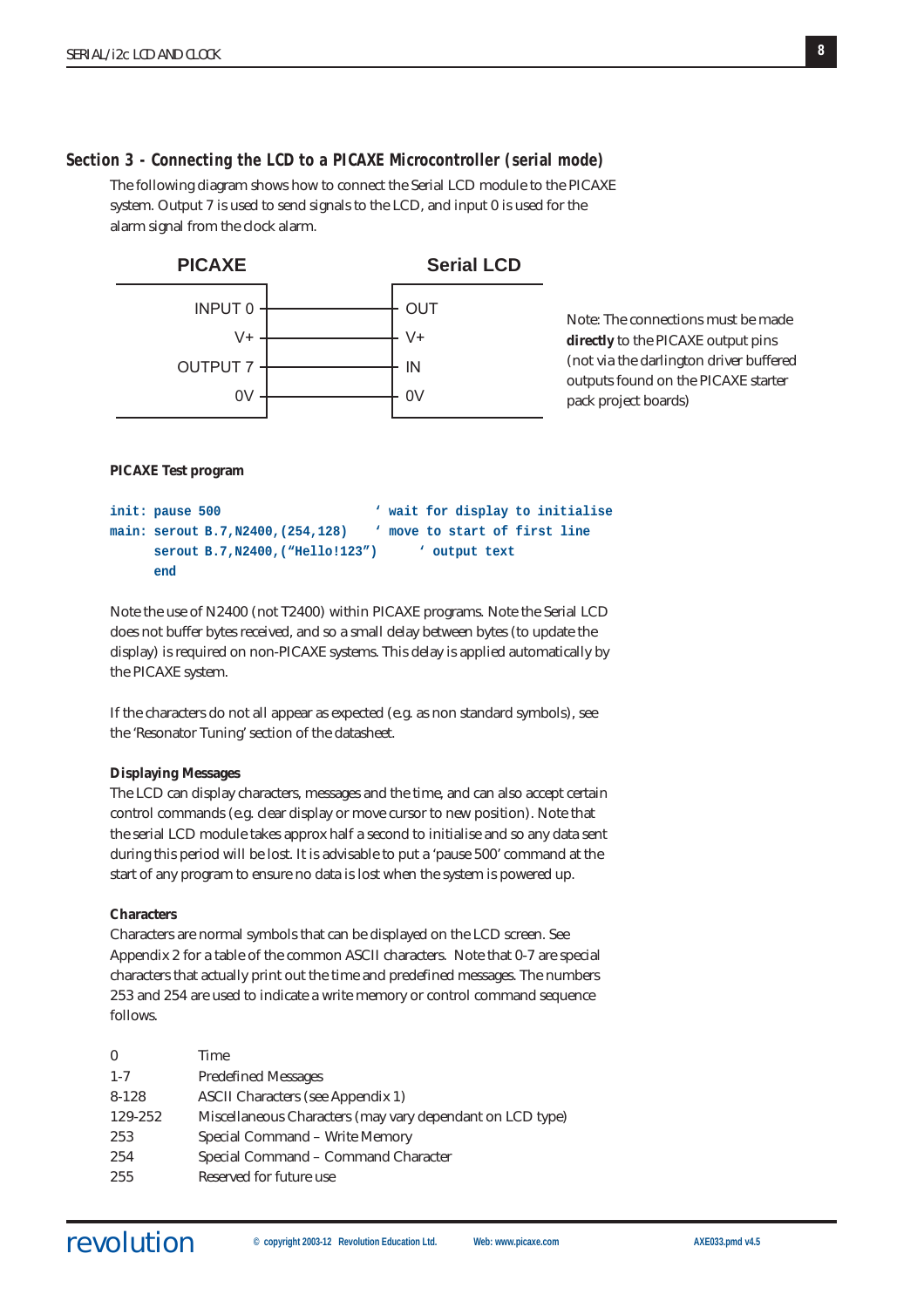Characters can be output via two methods – either by using the ASCII number or the symbol enclosed in speech marks e.g. (65) and ("A") both output the same symbol.

#### **Control Commands (254)**

Control commands are all prefixed by the number 254. They are used to send commands to the Serial LCD Module (e.g. move to line 2, switch cursor off etc.).

The most common control commands are

| 254,1   | Clear Display (must be followed by a 'pause 30' command) |
|---------|----------------------------------------------------------|
| 254,8   | <b>Hide Display</b>                                      |
| 254,12  | <b>Restore Display</b>                                   |
| 254,14  | Turn on Cursor                                           |
| 254,16  | Move Cursor Left                                         |
| 254,20  | Move Cursor Right                                        |
| 254,128 | Move to line 1, position 1                               |
| 254, y  | Move to line 1, position x (where $y = 128 + x$ )        |
| 254,192 | Move to line 2, position 1                               |
| 254, y  | Move to line 2, position x (where $y = 192 + x$ )        |
|         |                                                          |

For a table of all available command codes please see the control command table in the LCD datasheet e.g. www.picaxe.com/docs/led008.pdf www.picaxe.com/docs/oled.pdf

#### **Write Commands (253)**

Write commands are all prefixed by the number 253. They are used to program the predefined messages, current time or alarm times into the Serial LCD module.

| $\theta$ | Set clock time              |
|----------|-----------------------------|
| $1 - 7$  | Set predefined messages 1-7 |
| 8        | Set Alarm (date/time)       |
| 9        | Set Alarm (interval)        |
| 10       | Turn Alarm Off              |
|          |                             |

All write commands must be followed by a 1000ms delay (pause 1000 command) to allow the internal save to be carried out. When a write command is used a brief 'DATA SET' mesaage will appear on the top line of the LCD to indicate the data has been saved. See the sections below for more details.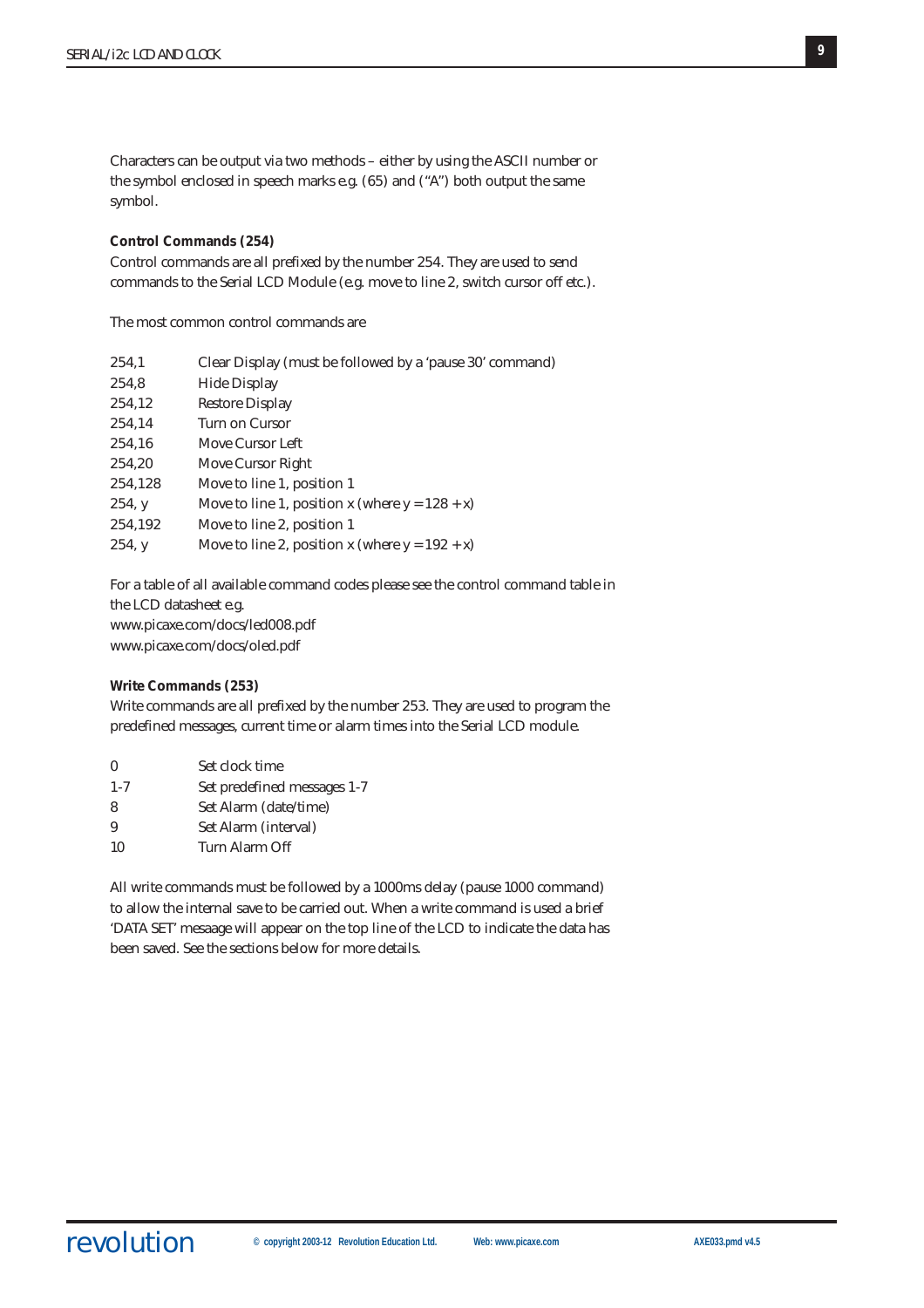# **Programming a Predefined Message into the Module**

The module can contain 7 user predefined messages, each message 16 characters long. These messages are stored on the LCD module and can be used to greatly reduce the 'display text' that must be stored within the PICAXE (hence reducing the length of the program).

Messages 1,3,5,7 automatically appear on the top line of the display. Messages 2,4,6 automatically appear on the second line of the display.

The messages must be programmed into the module using a small program running in a microcontroller such as the PICAXE. The following instructions presume the connection as shown in the example PICAXE circuit above.

To set message 1 to "Player 1 =" and message 2 to "Player 2 =" program the PICAXE with the following program. This loads the message write instruction (253), followed by the message memory address (1 or 2) followed by the message.

```
init: pause 500
main: serout B.7,N2400,(253,1,"Player 1= ")
          pause 1000
          serout B.7,N2400,(253,2,"Player 2= ")
          pause 1000
          end
```
Note the messages must always be 16 characters long, so additional spaces **must be** added to the text to ensure the message is **exactly 16 characters long**. Note that a 1000 millisecond programming period must be added after every write instruction.

# **Displaying a Predefined Message**

The predefined displayed messages are displayed in the same way as normal characters, using the character code 0 (time) or 1 to 7 (messages). Note that a 10ms delay (pause 10 command) must be added after each command to give the LCD enough time to display all the 16 characters in the message.

Therefore the following program will display message 1 on the top line of the display, and the time on the bottom line of the display.

```
init: pause 500
main: serout B.7,N2400, (1)
          pause 10
          serout B.7,N2400, (0)
          pause 500
          goto main
```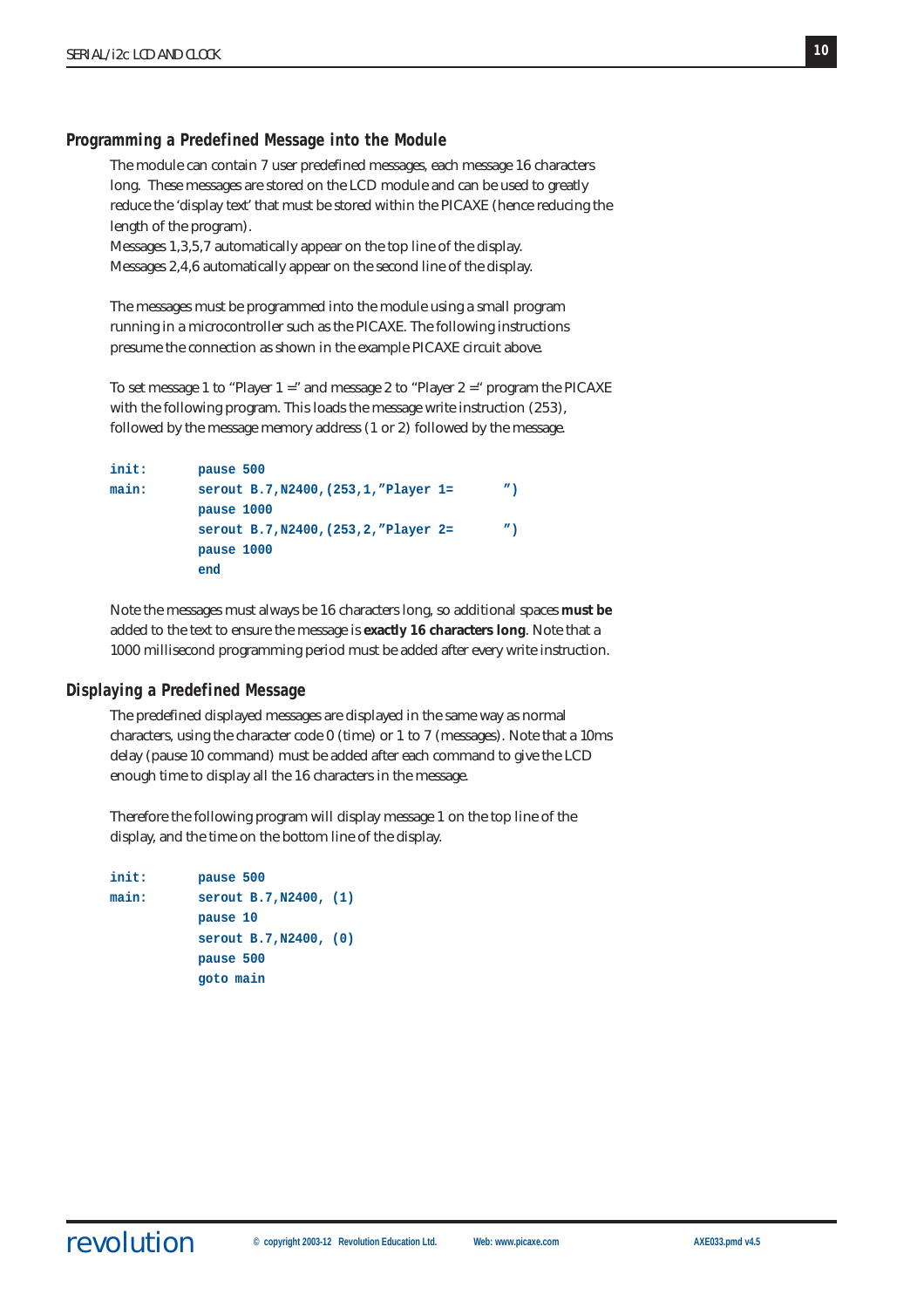# **Combining Predefined Messages and Variables**

It is often useful to combine predefined messages with variables e.g. displaying the score of a game. The following program shows how to show the two scores from two players, presuming message 1 and message 2 have been pre-programmed with the phrases "Player 1=" and "Player 2=" (see above).

```
init: pause 500
main: serout B.7,N2400,(1)
           pause 10
           serout B.7,N2400,(254,137,#b1," ")
           serout B.7,N2400,(2)
           pause 10
           serout B.7,N2400,(254,201,#b2," ")
           let b1 = b1 + 1
           let b2 = b2 + 2
           pause 500
           goto main
```
Note that the message code (1 or 2) is first output. A delay of 10ms is then added to allow the LCD module to display the message. The cursor is the moved 9 positions along the screen (to the position after the = sign by the 254,137 or 254,210 command) and then the variable value is displayed. Note that the # symbol tells the microcontroller to output the ASCII equivalent of the variable value, not the direct value (e.g. "6" "5" not the value 65, which would actually appear as the character "A"!) Two additional spaces are then also added to ensure variable value changes are overwritten correctly (e.g. to overwrite '234' by '1' you must output '1(space)(space)' to ensure the '34' of the first number is overwritten by the spaces.)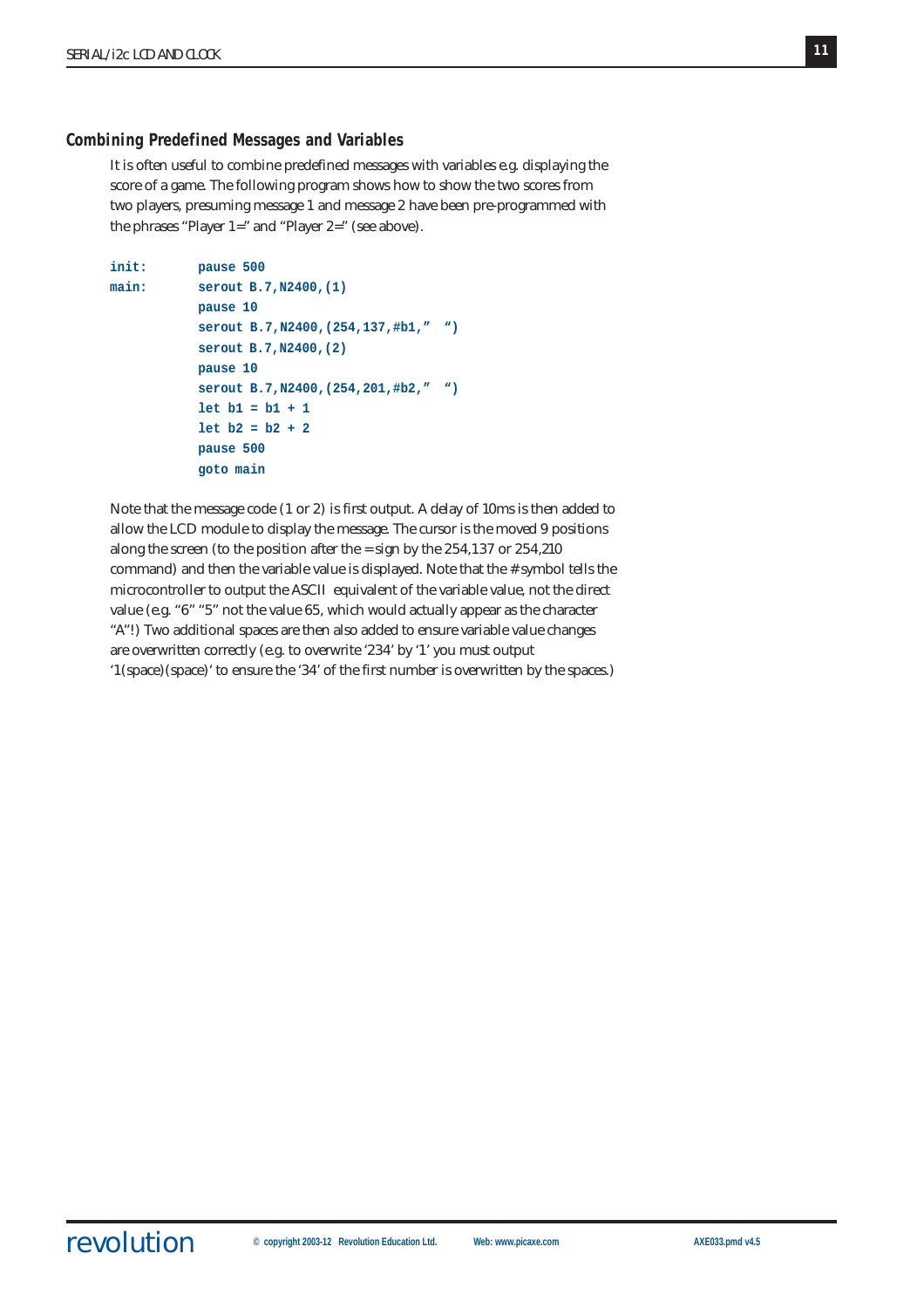#### **Programming the Time into the Module**

The current time must be programmed into the module using a small program running in a microcontroller such as the PICAXE. The following instructions presume the connection as shown in the example PICAXE circuit above. Note that once set, the lithium coin cell will maintain the clock time accurately for up to ten years.

To set the clock to 22:00 on 25/12/01 program the PICAXE with the following program. This program loads the write instruction (253), followed by the clock memory address (0), followed by the date and time ("25/12/01 22:00 ")

```
init: pause 500
main: serout B.7,N2400, (253,0,"25/12/01 22:00 ")
          pause 1000
          serout B.7,N2400, (0)
          end
```
Note the time and date must be presented exactly as shown, using the 24 hour clock format dd/mm/yy hh:mm. Note the write messages must always be 16 characters long, so 2 spaces are added to the text to ensure the message is exactly 16 characters long. Note that a 1000 millisecond programming period must be added after every write instruction. The last serout command shows the time to check it is correctly programmed.

To accurately enter a time, download the program (set with a time about 1 minute ahead of schedule) into the PICAXE. Then press the reset switch on the PICAXE (to re-run the program) at exactly the correct time. This will set the time accurately.

#### **Displaying the Time**

The time message is updated with the current date/time every time it is used. The time message is displayed in the same way as normal preset messages, using the special character code 0. The time always automatically appears on the second line of the display.

Therefore the following program will display message 1 on the top line of the display and the time on the bottom line of the display. The screen will update the time every 0.5 second.

```
init: pause 500
main: serout B.7,N2400, (1)
          pause 10
          serout B.7,N2400, (0)
          pause 490
          goto main
```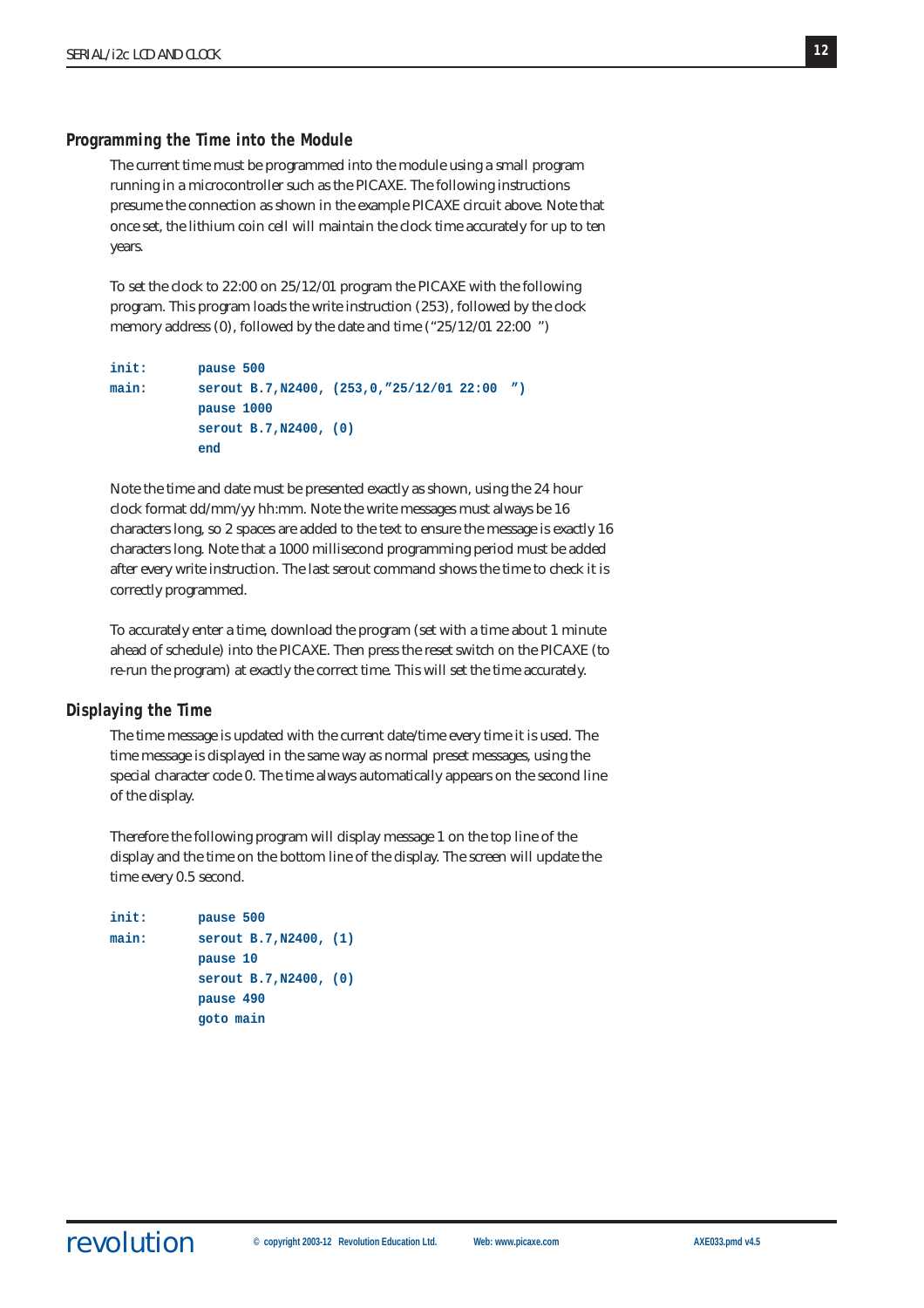# **Programming the Alarm Time into the Module**

The alarm output pin triggers (goes 'high' for 5 seconds) whenever the alarm time is reached. The alarm can be set to a specific date/time (write code 8), or can be set to repeat at certain time intervals (write code 9). Only one alarm type is active at any time – the last written alarm type is the one used within the module.

The alarm time or interval must be programmed into the module using a small program running in a microcontroller such as the PICAXE. The following instructions presume the connection as shown in the example PICAXE circuit above.

#### **Setting an alarm at a specific time:**

To set the alarm time clock to 07:30 every day (using write code 8), program the PICAXE with the following program. This program loads the write instruction (253), followed by the alarm address (8), followed by the time ("00/00/00 07:30")

```
init: pause 500
main: serout B.7,N2400, (253,8,"00/00/00 07:30 ")
          pause 1000
          end
```
Note the time and date must be presented exactly as shown, using the 24 hour clock The '00' characters can be used (within the date only) to indicate an 'ignore' condition, so in the example above the date is completely ignored, so the alarm will trigger every day at 07:30. Note the write messages must always be 16 characters long, so 2 spaces are added to the text to ensure the message is exactly 16 characters long. Note that a 1000 millisecond programming period must be added after every write instruction.

To set the alarm to trigger on the first of every month at midnight

```
init: pause 500
main: serout B.7,N2400, (253,8,"01/00/00 00:00 ")
          pause 500
          end
```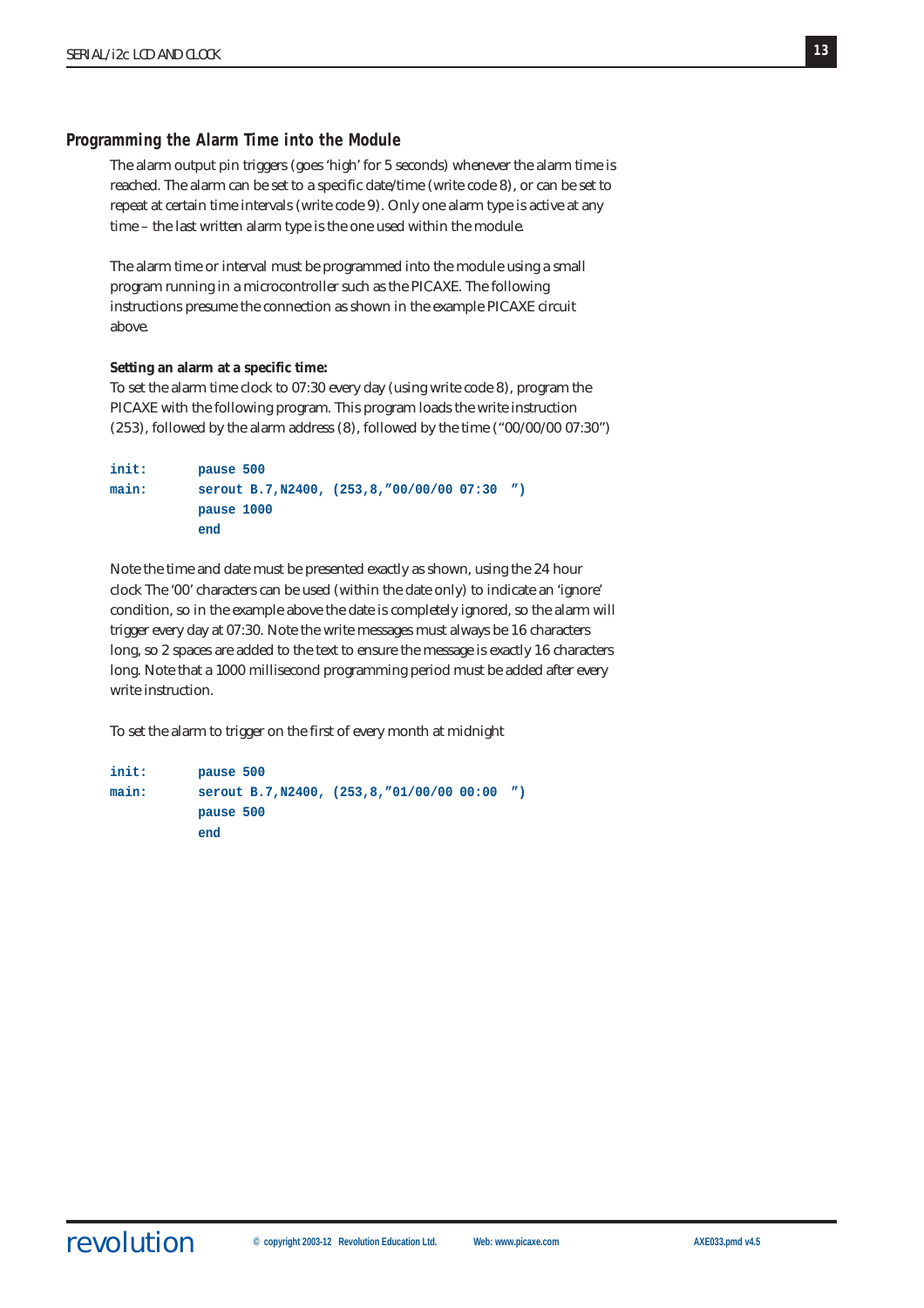**Setting an alarm at a specific time interval:**

To set the alarm to trigger at an interval, instead of an exact time, use write code 9 instead of 8. For example, to trigger the alarm every ten minutes (using write code 9)

```
init: pause 500
main: serout B.7,N2400, (253,9,"00:10:00 ")
         pause 1000
         end
```
To set the alarm to trigger every 30 seconds

```
init: pause 500
main: serout B.7,N2400, (253,9,"00:00:30 ")
         pause 1000
         end
```
To set the alarm to trigger every two hours

```
init: pause 500
main: serout B.7,N2400, (253,9,"02:00:00 ")
         pause 1000
         end
```
Note the alarm trigger interval is denoted by a number of hours (00 to 23), minutes (00 to 59) and seconds (00 to 59) between alarms. The smallest practical alarm interval is 10 seconds, due to the five second 'on time' of the alarm output. Note the write messages must always be 16 characters long, so 8 spaces are added to the text to ensure the message is exactly 16 characters long. Trigger values longer than one day should be set using the time and date method shown above.

#### **IMPORTANT NOTE**

The interval timer operates as follows on power-up:

Upon power up the module reads the current time – and then adds the alarm interval to the current time to generate the next alarm time. When an alarm occurs the interval is once again added to the current time to create the next alarm time.

Therefore the interval timer is effectively reset every time the module is powered down – the first alarm will be activated the 'interval time' after power up. To keep the interval exactly consistent over a long period the module must be continuously powered.

#### **Turning the alarm off:**

To disable either type of alarm send the '10' command (note that the 10 command does not require 16 characters to be sent as with all the other commands – it is just sent by itself)

```
init: pause 500
main: serout B.7,N2400, (253,10)
          pause 500
          end
```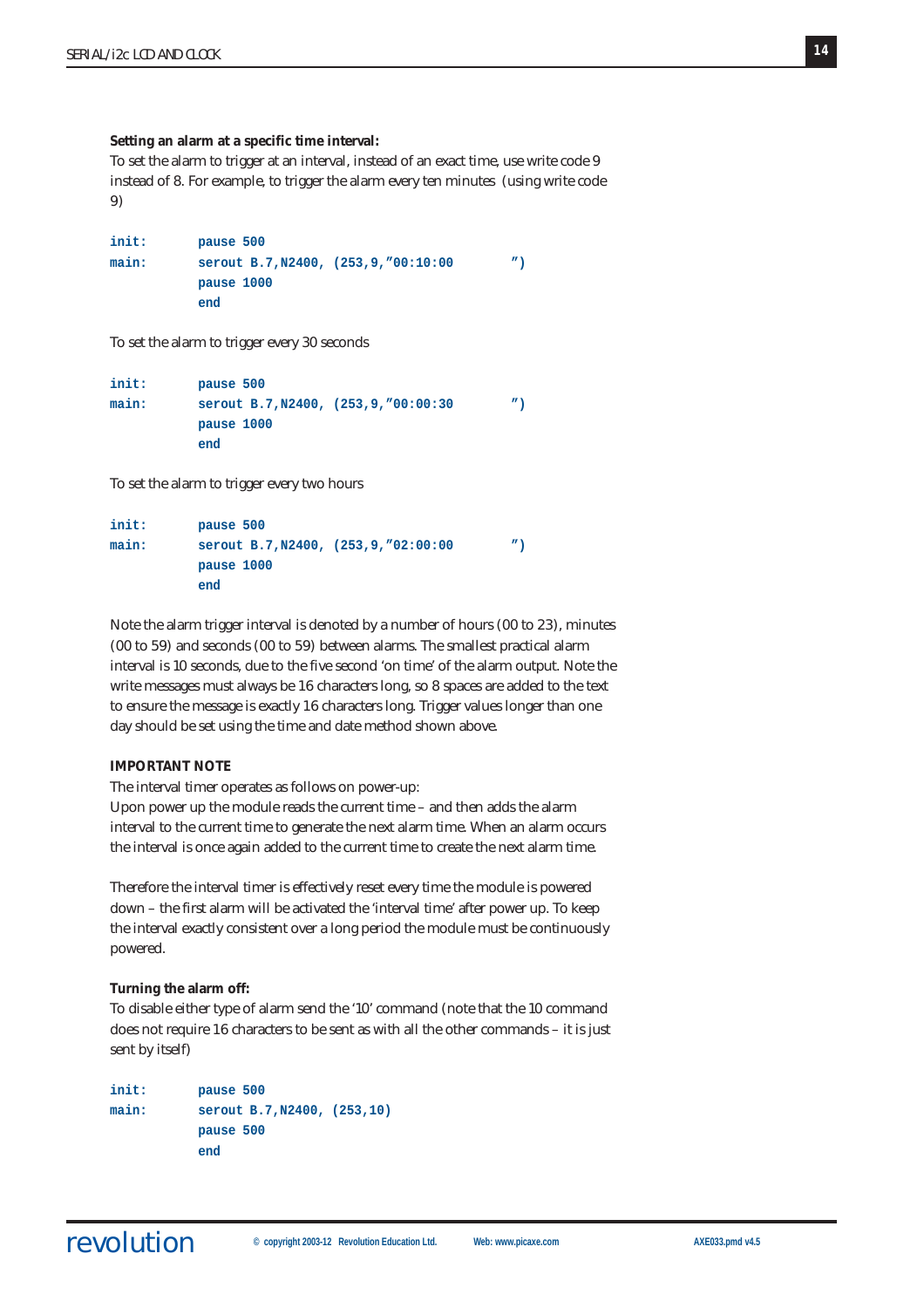# **APPENDIX A**

# **Internal Resonator Tuning**

The microcontroller used as the controller on the serial LCD operates from an internal resonator. Many of the PICAXE chips also operate using the internal resonator.

Use of the internal resonator reduces cost of the product and simplifies PCB design. In most cases this causes no problems and the LCD will function correctly without any calibration.

However the internal resonator is not as accurate as external crystal devices, and it has been found on a very small number of PIC16F628 that the calibration of the internal resonator can drift slightly. If the PICAXE internal resonator frequency is also at one of the calibration extremes, you may at first experience some 'corrupt' characters being displayed on screen. Typically numeric charcters will work correctly, but text may appear as non-standard symbols.

If you experience this issue, simply solder a wire link across the 'RST' pads. This will adjust the resonator frequency to allow correct operation.